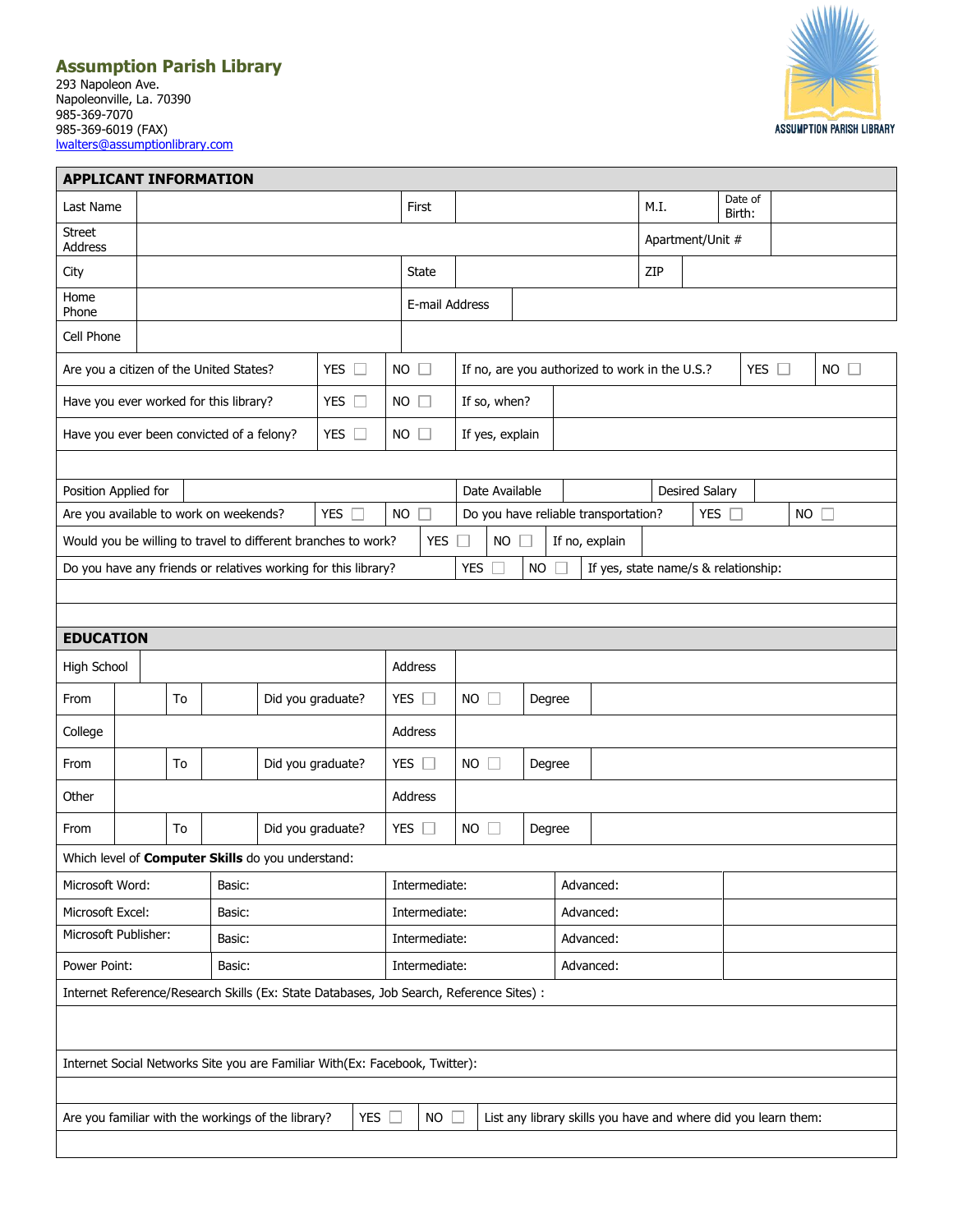## **Assumption Parish Library** 293 Napoleon Ave. Napoleonville, La. 70390 985-369-7070 985-369-6019 (FAX) [lwalters@assumptionlibrary.com](mailto:lwalters@assumptionlibrary.com)



| Displays/Exhibits:                         | Crafts: | Works well with others: | Works well with children: | Enjoys serving the public:                                                                                                                              |  |  |  |
|--------------------------------------------|---------|-------------------------|---------------------------|---------------------------------------------------------------------------------------------------------------------------------------------------------|--|--|--|
| experiences which would be useful.         |         |                         |                           | Write a short paragraph explaining why you feel you would be especially suited for work at our library. Include special interests, training, skills, or |  |  |  |
|                                            |         |                         |                           |                                                                                                                                                         |  |  |  |
|                                            |         |                         |                           |                                                                                                                                                         |  |  |  |
|                                            |         |                         |                           |                                                                                                                                                         |  |  |  |
|                                            |         |                         |                           |                                                                                                                                                         |  |  |  |
|                                            |         |                         |                           |                                                                                                                                                         |  |  |  |
|                                            |         |                         |                           |                                                                                                                                                         |  |  |  |
|                                            |         |                         |                           |                                                                                                                                                         |  |  |  |
|                                            |         |                         |                           |                                                                                                                                                         |  |  |  |
|                                            |         |                         |                           |                                                                                                                                                         |  |  |  |
|                                            |         |                         |                           |                                                                                                                                                         |  |  |  |
|                                            |         |                         |                           |                                                                                                                                                         |  |  |  |
|                                            |         |                         |                           |                                                                                                                                                         |  |  |  |
|                                            |         |                         |                           |                                                                                                                                                         |  |  |  |
|                                            |         |                         |                           |                                                                                                                                                         |  |  |  |
| <b>REFERENCES</b>                          |         |                         |                           |                                                                                                                                                         |  |  |  |
| Please list three professional references. |         |                         |                           |                                                                                                                                                         |  |  |  |
| Full Name                                  |         |                         | Relationship              |                                                                                                                                                         |  |  |  |
| Company                                    |         |                         | Phone                     |                                                                                                                                                         |  |  |  |
| Address                                    |         |                         |                           |                                                                                                                                                         |  |  |  |
| Full Name                                  |         |                         | Relationship              |                                                                                                                                                         |  |  |  |
| Company                                    |         |                         | Phone                     |                                                                                                                                                         |  |  |  |
| Address                                    |         |                         |                           |                                                                                                                                                         |  |  |  |
|                                            |         |                         | Relationship              |                                                                                                                                                         |  |  |  |
|                                            |         |                         |                           |                                                                                                                                                         |  |  |  |
| Full Name                                  |         |                         |                           |                                                                                                                                                         |  |  |  |
| Company<br>Address                         |         |                         | Phone                     |                                                                                                                                                         |  |  |  |